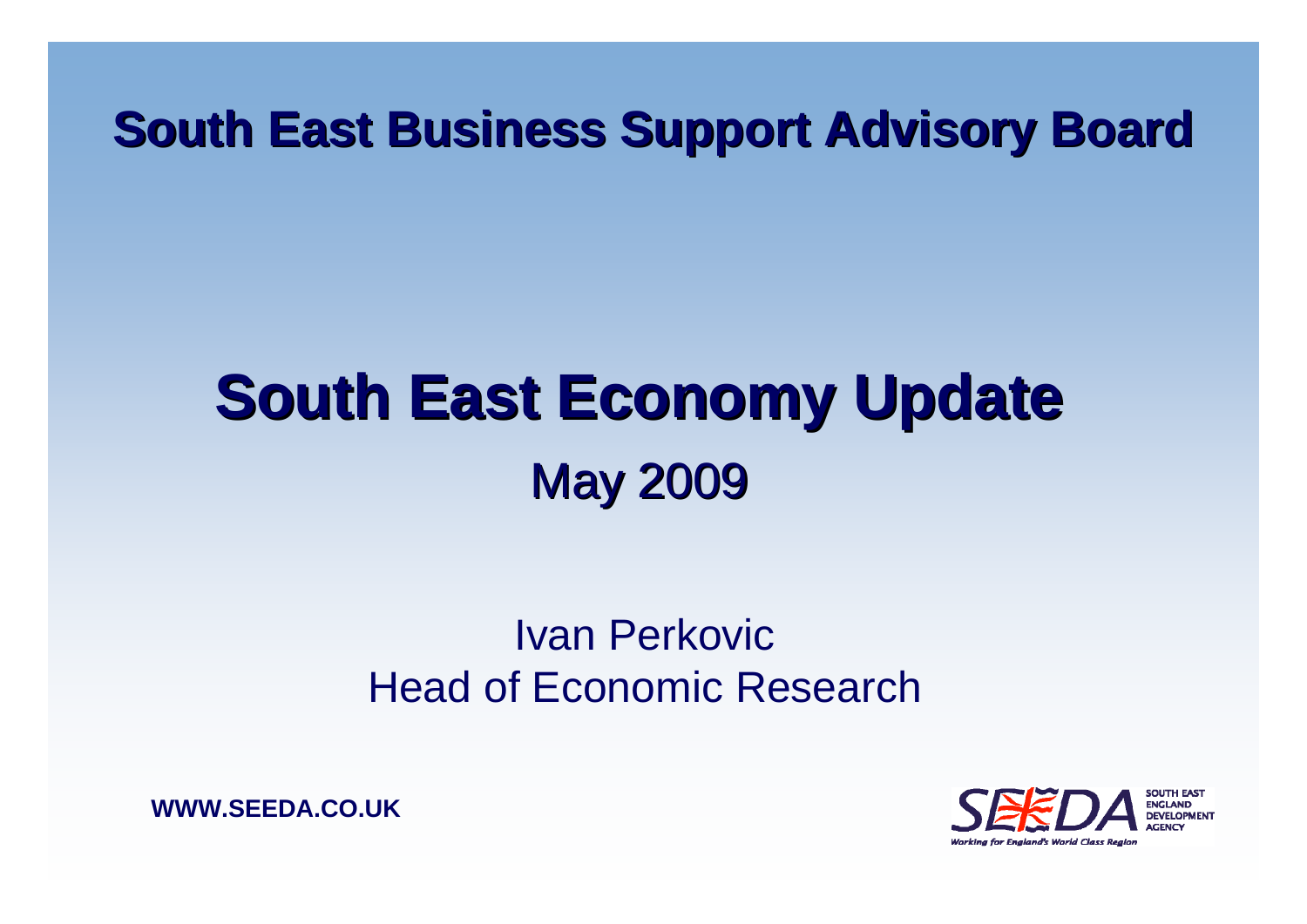# **Outline Outline**

- Overview (evolution) of the downturn in the South East
- Impact of the downturn on the economy and businesses
- Labour market impacts
- Can we learn anything from the past sectoral performance in recessions
- Policy response
- Have we reached the bottom?

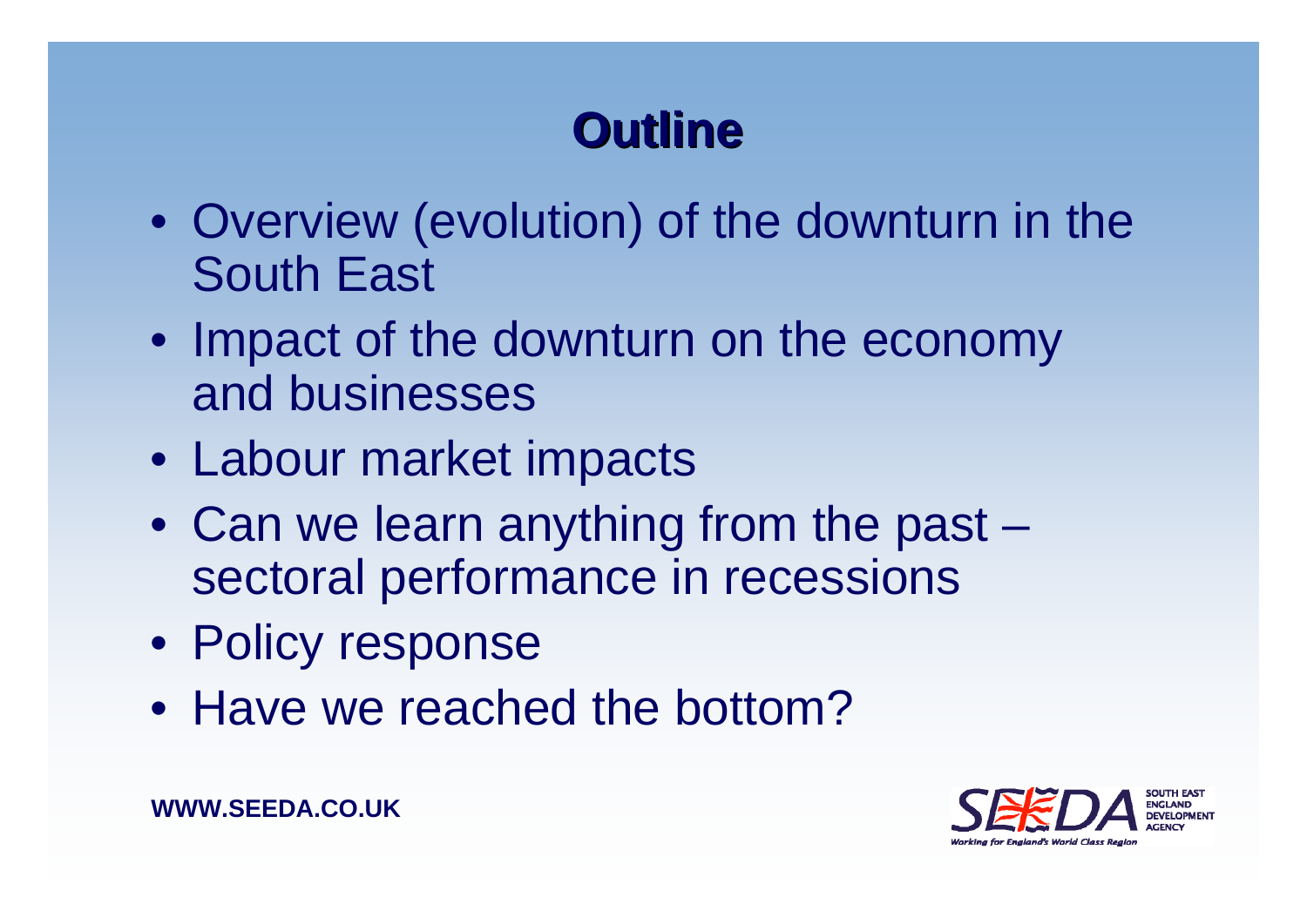#### **Evolution of the recession in the South East Evolution of the recession in the South East**

**Stage 1**: Weakening demand – affects primary activities such as manufacturing and construction, though other sectors seeing worsening trading conditions.

**Stage 4: Slowing of the contraction** in orders and the rate of job loss as the economy heads possibly towards recovery.

Recession not over, but we can contemplate life beyond it?

**Stage 2**: Deepening downturn – reduction in credit supply and continued uncertainty over future demand means companies have to restructure and/or reduce costs. Impact on employment still limited but becoming more visible.



**WWW.SEEDA.CO.UK**

**Stage 3**: Gradual spread of recession across all sectors with firm closure and employment loss both accelerating quickly.



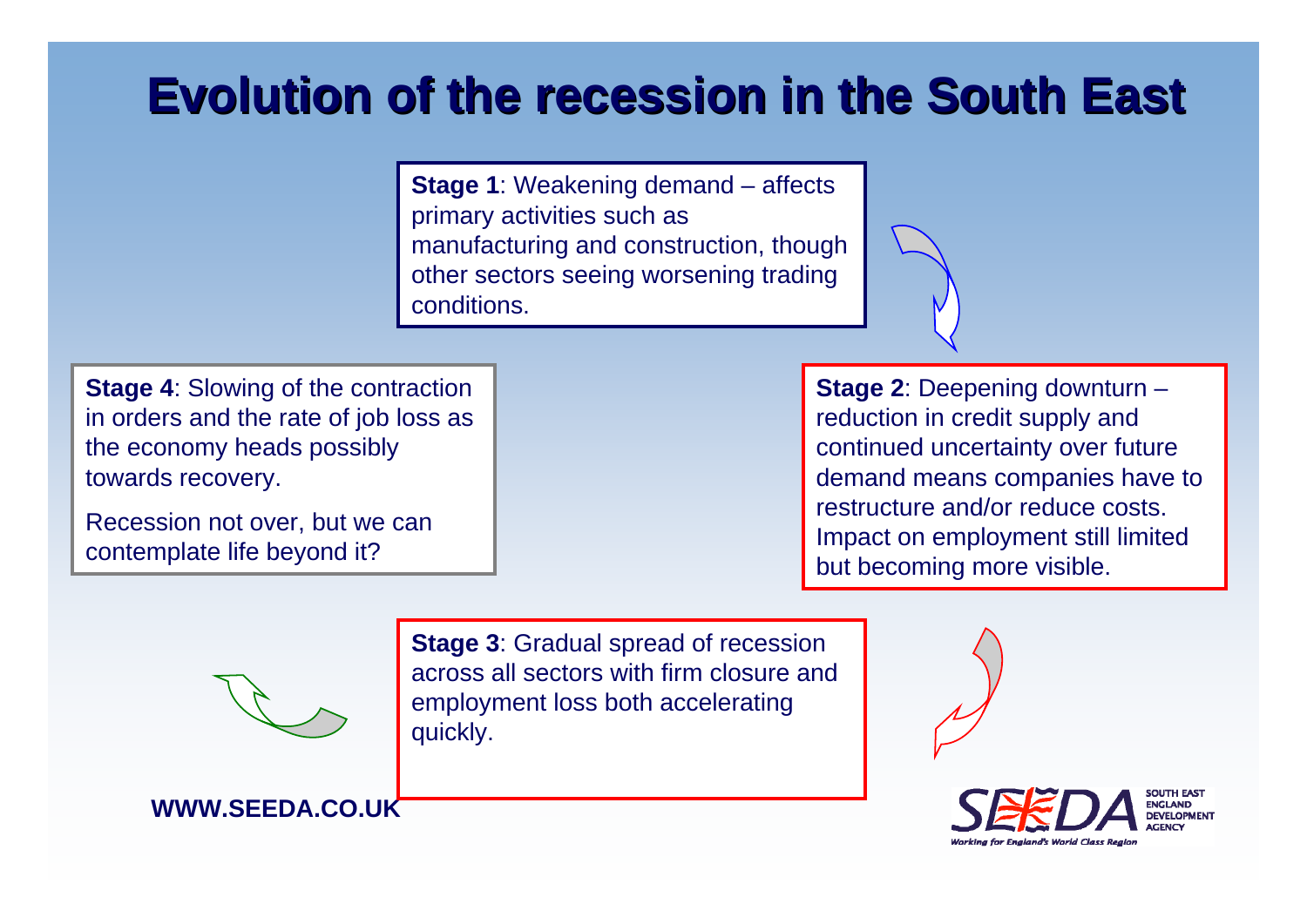#### **Business activity continues to fall Business activity continues to fall**



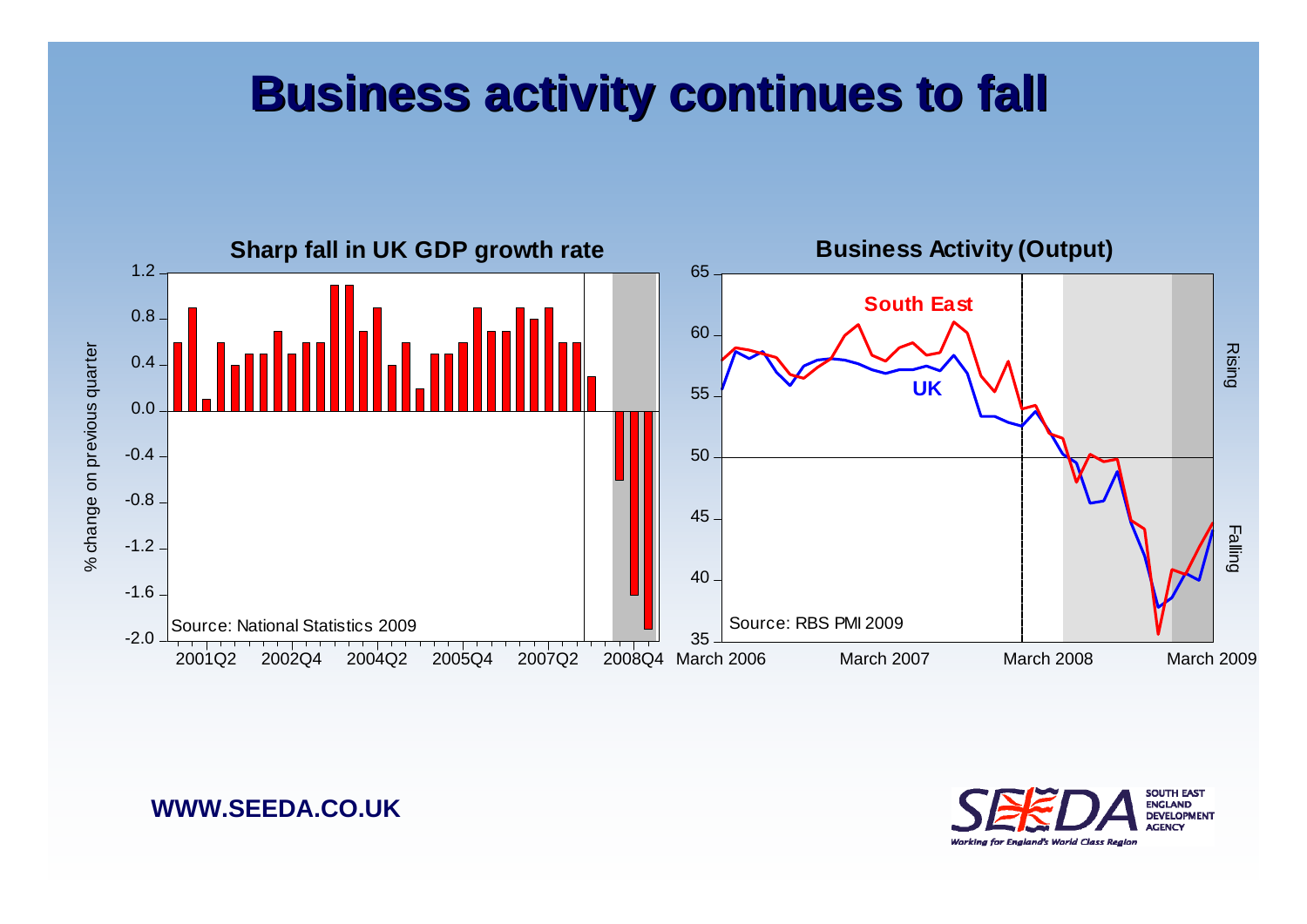### **Has the rate of decline slowed? Has the rate of decline slowed?**

Would you say that overall, your business performance in the past 3 months has improved, remained stable or got worse **(% balance)**



Source: National Business Survey Quarterly Snapshot, March 2009

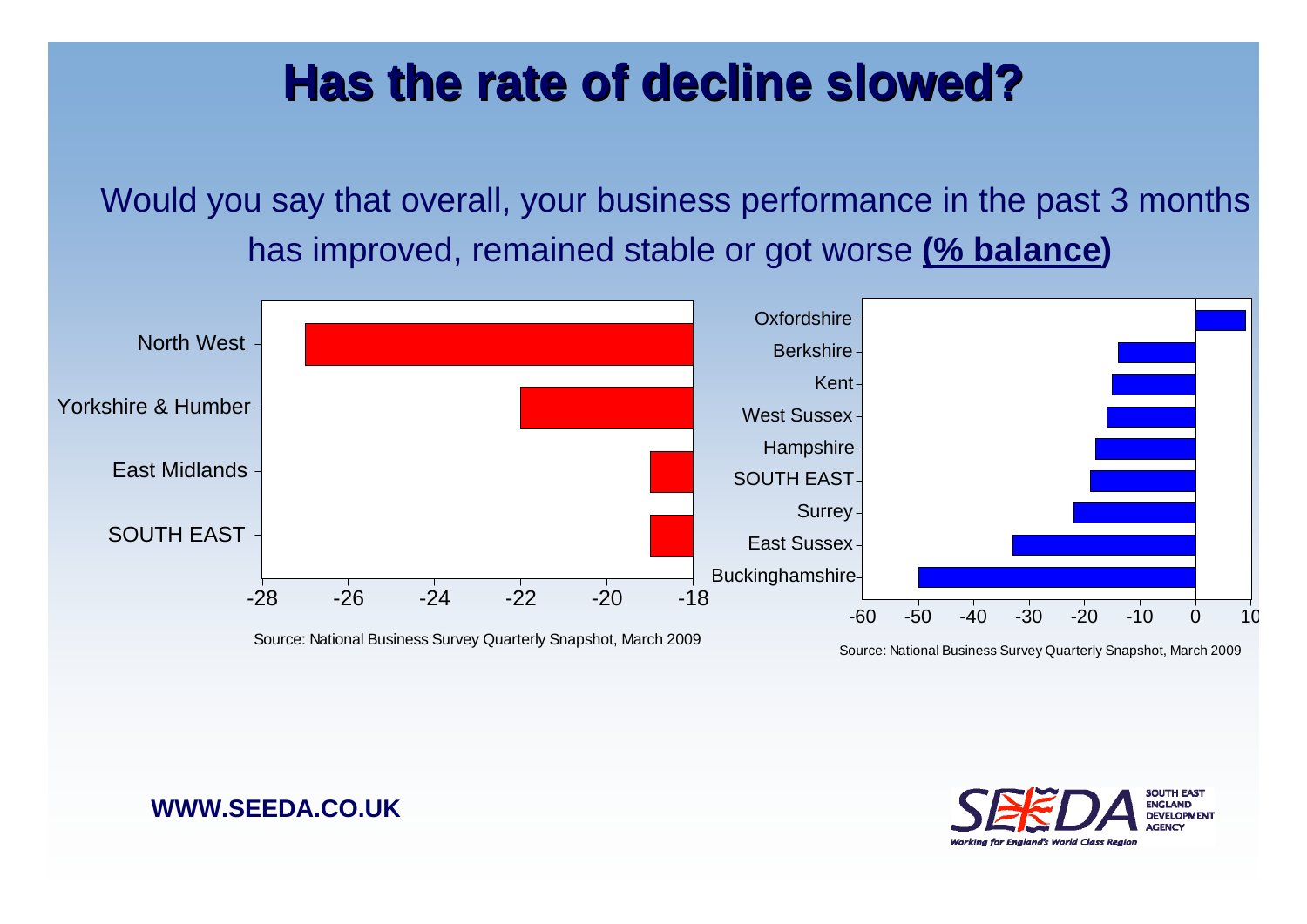### **Performance by sector and size Performance by sector and size**

Would you say that overall, your business performance in the past 3 months has improved, remained stable or got worse **(% got worse)**



Source: National Business Survey Quarterly Snapshot, March 2009

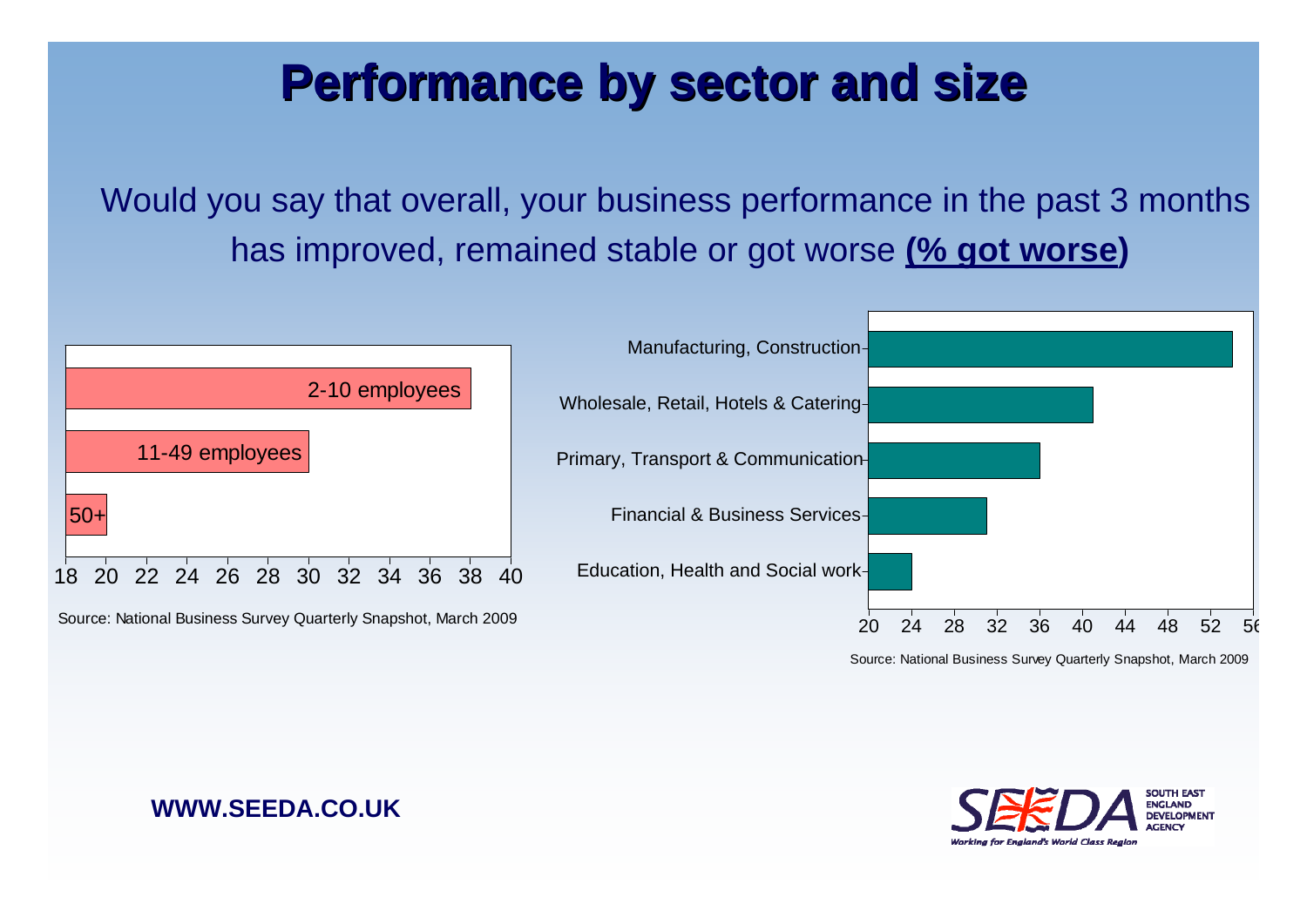# The rate of decline continues to slow down in **April?**

- Rate of deterioration in business conditions continuing to slow.
- Businesses thinking creatively about how to survive downturn – leaner working practices; exploring new areas of work; increasing online visibility.
- Cashflow problems persist, but small signs of improvement in bank lending.
- Continuing concerns about health of supply chains and withdrawal of credit insurance.

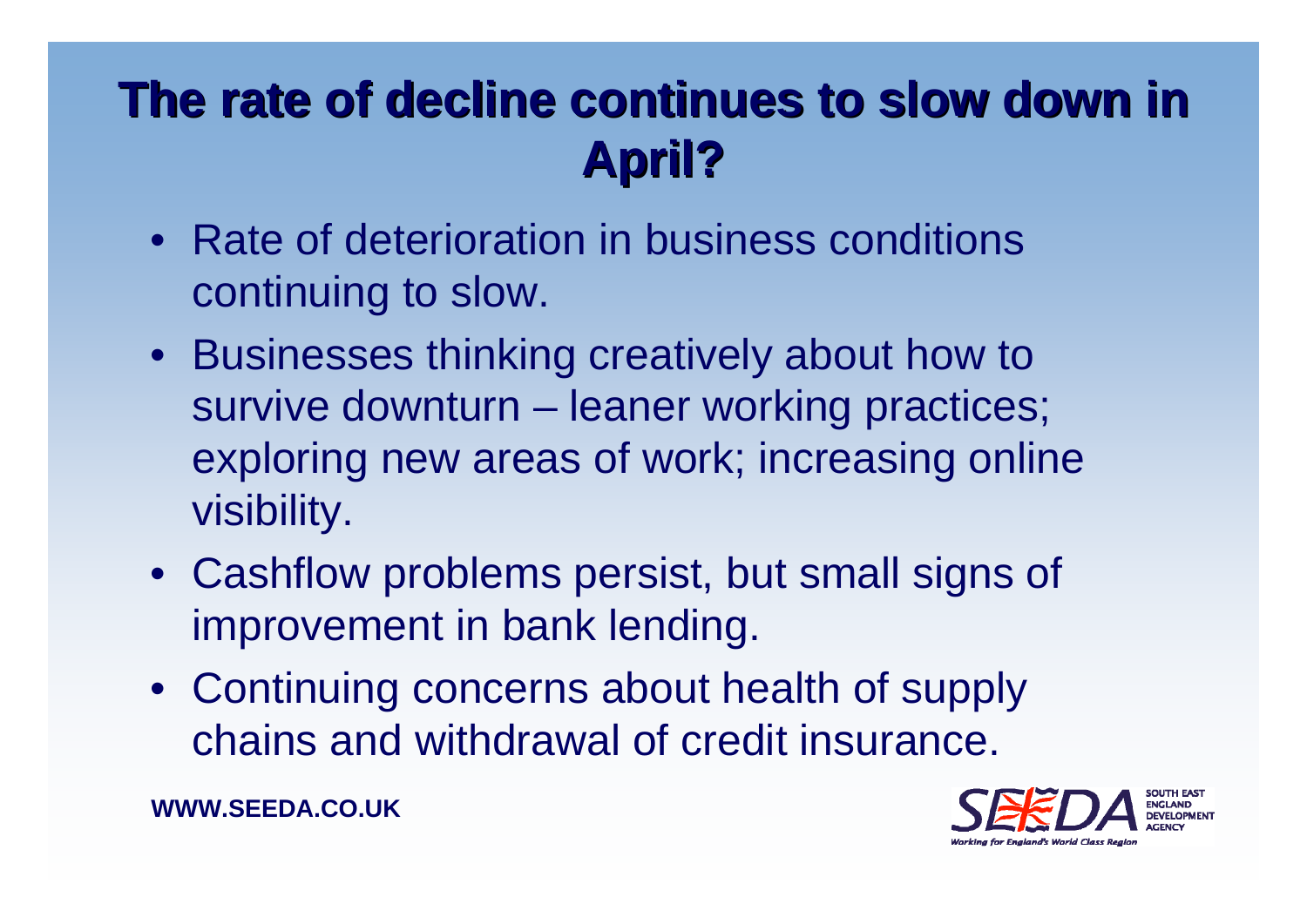#### **Labour market continues to weaken Labour market continues to weaken**

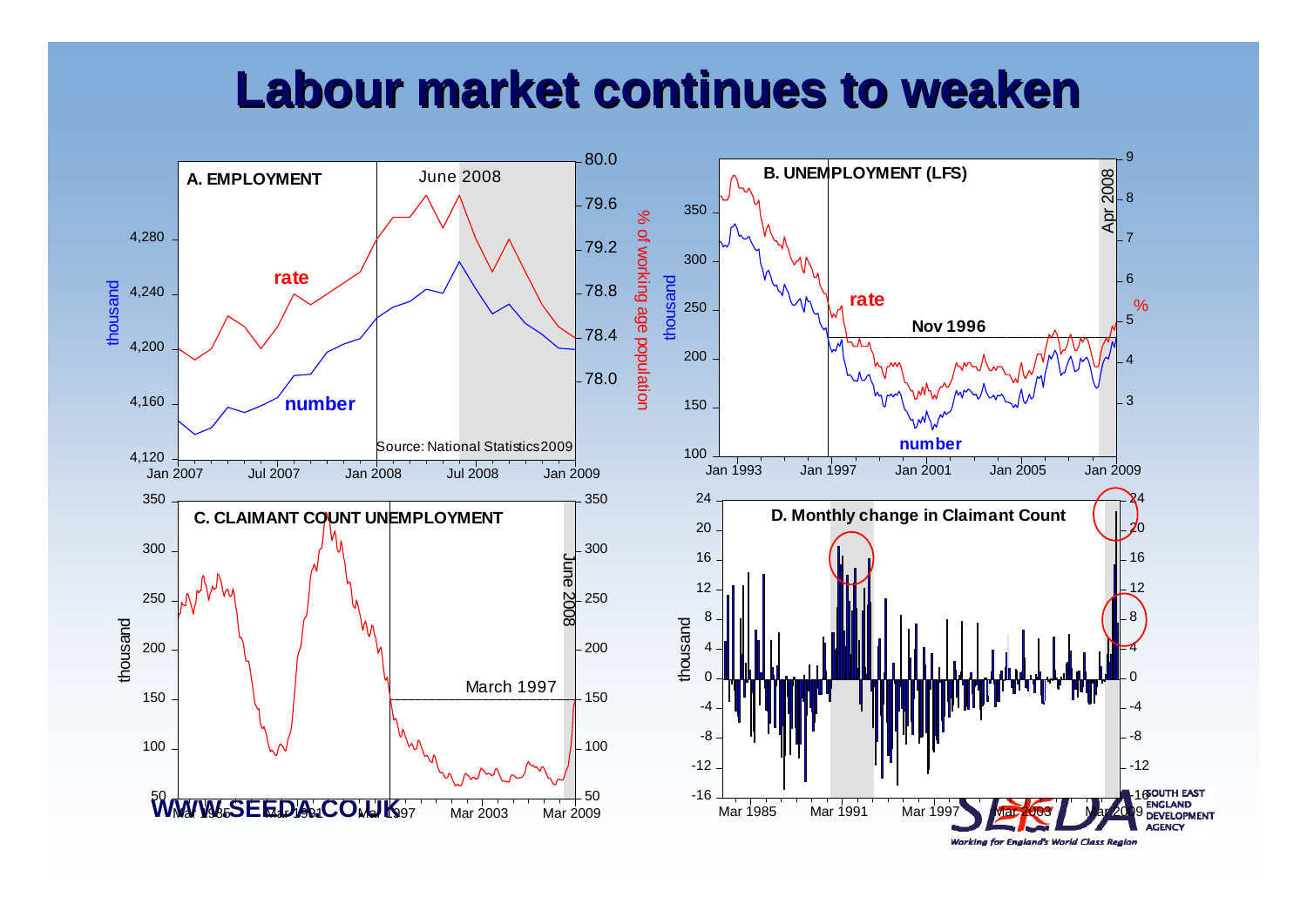## **Have we seen a peak in large redundancy notifications? notifications?**



Produced by SEEDA Research & Economics © All rights reserved 2009

**TH EAST LAND ELOPMENT NCY**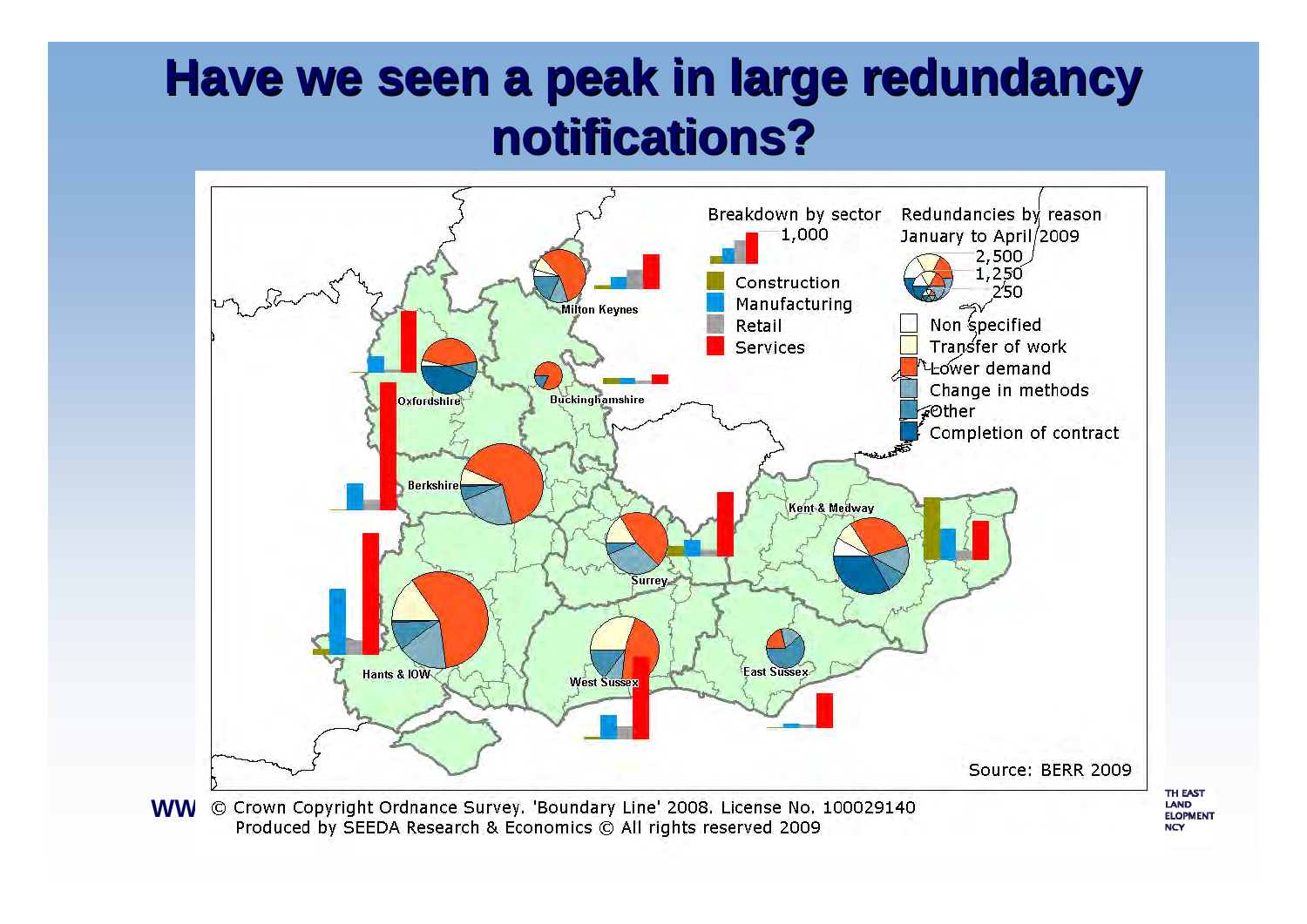# **Who will get out first? Who will get out first?**

**WWW.SEEDA.CO.UKTotal (GVA)** ConstructionReal Estate n/a 7 Financial Inter. n/aManufacturing Hotels & Rest. 3Transport & Com. **Public Admin**Mining & Quarrying Electricity, Gas & Water Wholesale & Retail Other servicess n/a **Education**n 0 0 **Health & Social WorkAgriculture Recessions**

| S                       | 1980s 1990s             |                |
|-------------------------|-------------------------|----------------|
|                         | $\overline{O}$          | $\mathbf 0$    |
| <b>ocial Work</b>       | $\overline{O}$          | $\overline{O}$ |
|                         | $\overline{O}$          | $\overline{O}$ |
| ces                     | n/a                     | $\overline{O}$ |
| & Retail                | 4                       | $\overline{4}$ |
| Gas & Water             | $\overline{4}$          | $\overline{O}$ |
| uarrying                | 3                       | 1              |
| nin                     | $\overline{\mathbf{1}}$ | $\overline{O}$ |
| Com.                    | 3                       | 3              |
| est.                    | 3                       | $\overline{7}$ |
| <u>ing</u>              | 5                       | 5              |
| iter.                   | n/a                     | $\overline{7}$ |
| ļ                       | n/a                     | 7              |
| 'n                      | 8                       | 13             |
| $\overline{\mathbf{C}}$ | 5                       | 5              |

**Source: RBS 2009**

Chart shows number of quarters spent in recession.

Is it going to be different this time?

We're in new territory (financial meltdown, global recession).

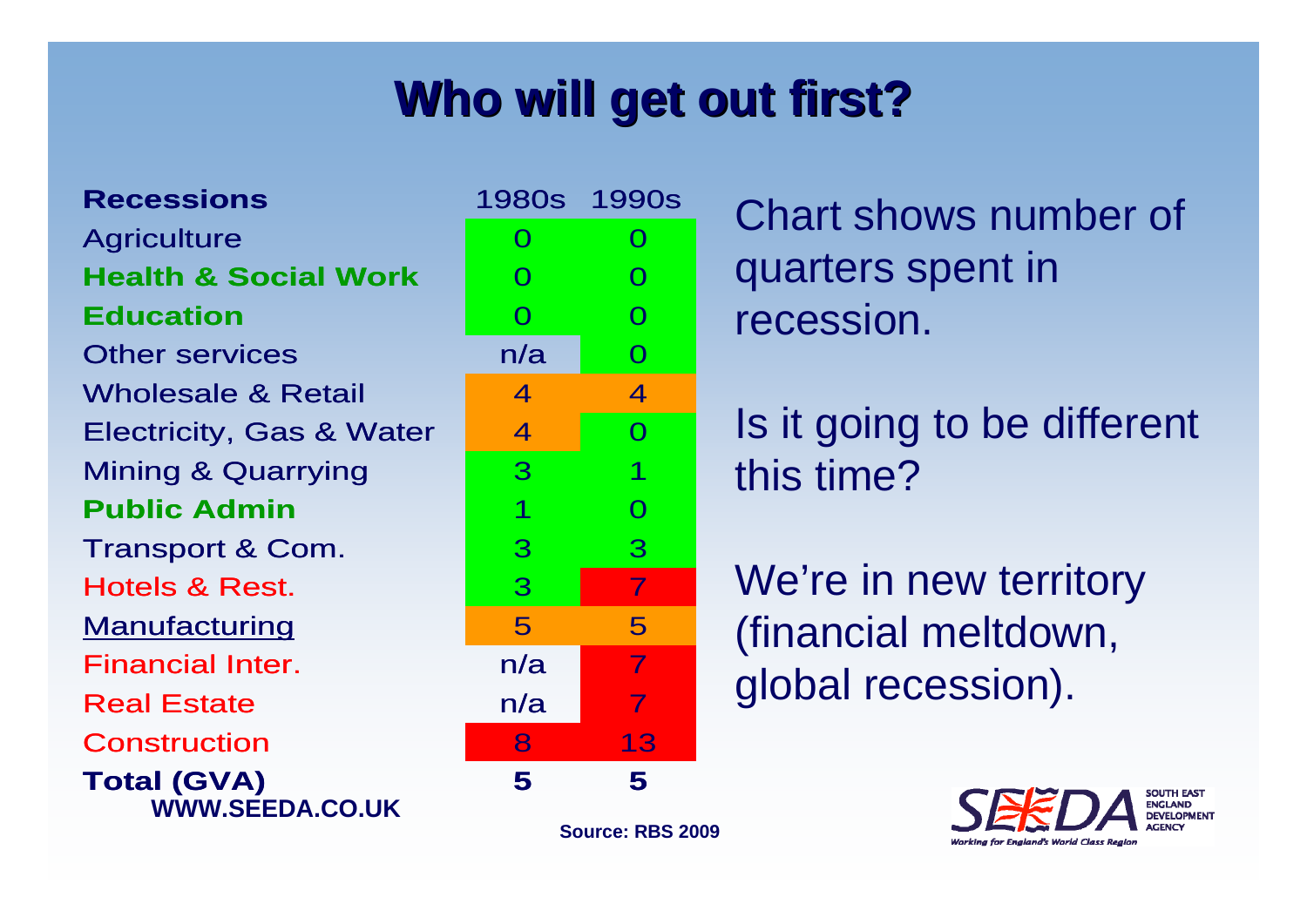# **Policy Response Policy Response**

#### **Fiscal policy**

- $\bullet$ A number of measures introduced
- $\bullet$ The 2009 Budget

#### **Monetary Policy:**

- $\bullet$ Interest rates at historic low
- • The spread between LIBOR and the BoE rate
- •Large funding gap in the UK
- •Quantitative easing: UK, USA
- •Eurozone (likely)

#### **WWW.SEEDA.CO.UK**



Source: Bank of England 2008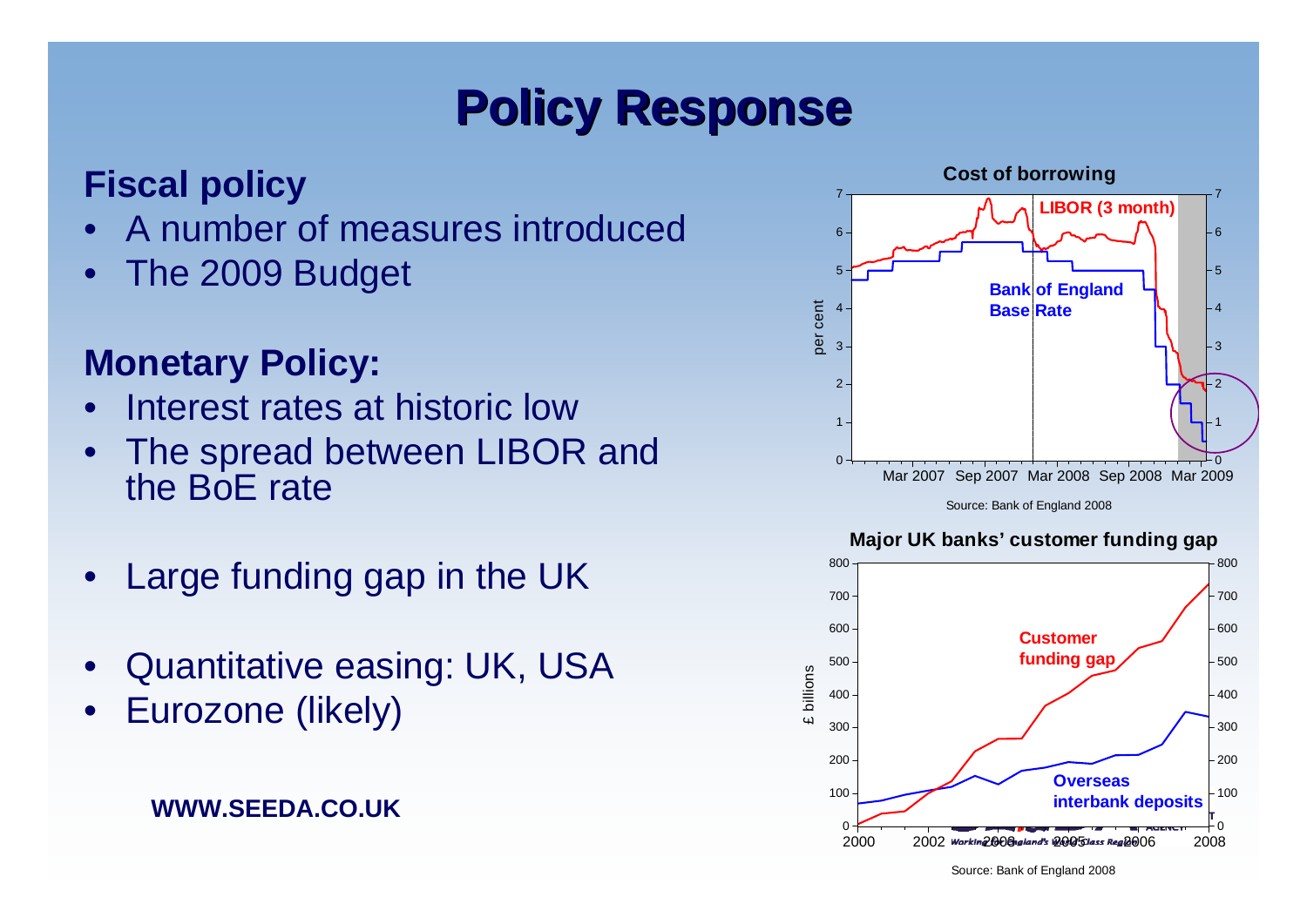### **Have we reached the bottom? Have we reached the bottom?**

- Backward looking vs. Forward looking indicators
- UK consumer sentiment improving (GfK NOP).
- Retail sales reporting increase in sales in April (CBI)
- Falls in house prices getting smaller (Nationwide)
- Confidence returning in the financial markets.
- Stock markets and bank shares on the road to recovery?
- Sentiment improving in US, China, Germany (business but not consumer).
- Cashflow problems persist, but small signs of improvement in bank lending (CBI, Monthly Intelligence Snapshots)
- Business surveys EEF, CBI, ICAEW, RBS PMI, …

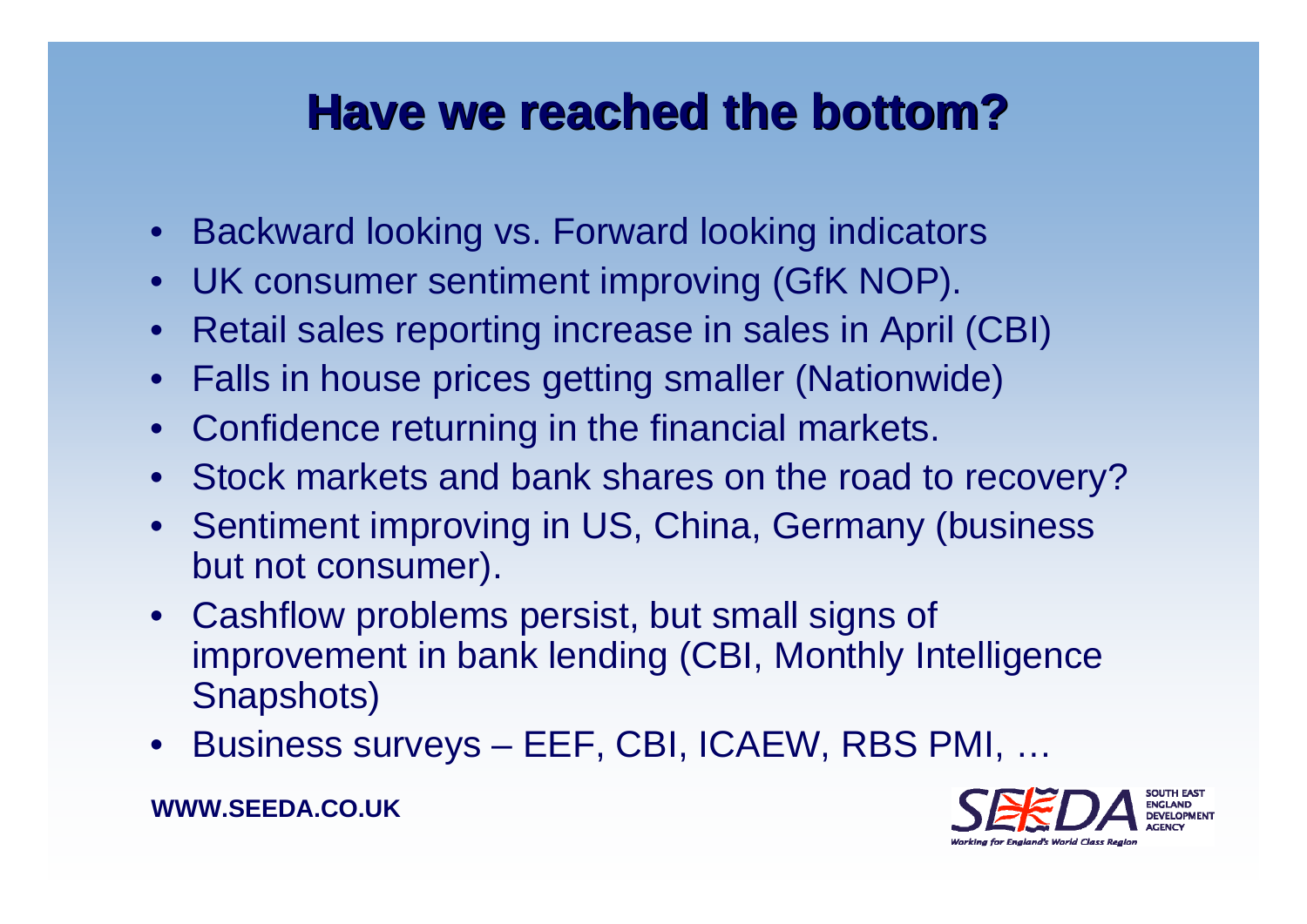### **Business Trends over the next three months Business Trends over the next three months**

Over the next 3 months do you expect the business climate in which your business operates to generally improve, remain stable, or get worse? **(% balance)**



Source: National Business Survey Quarterly Snapshot, March 2009